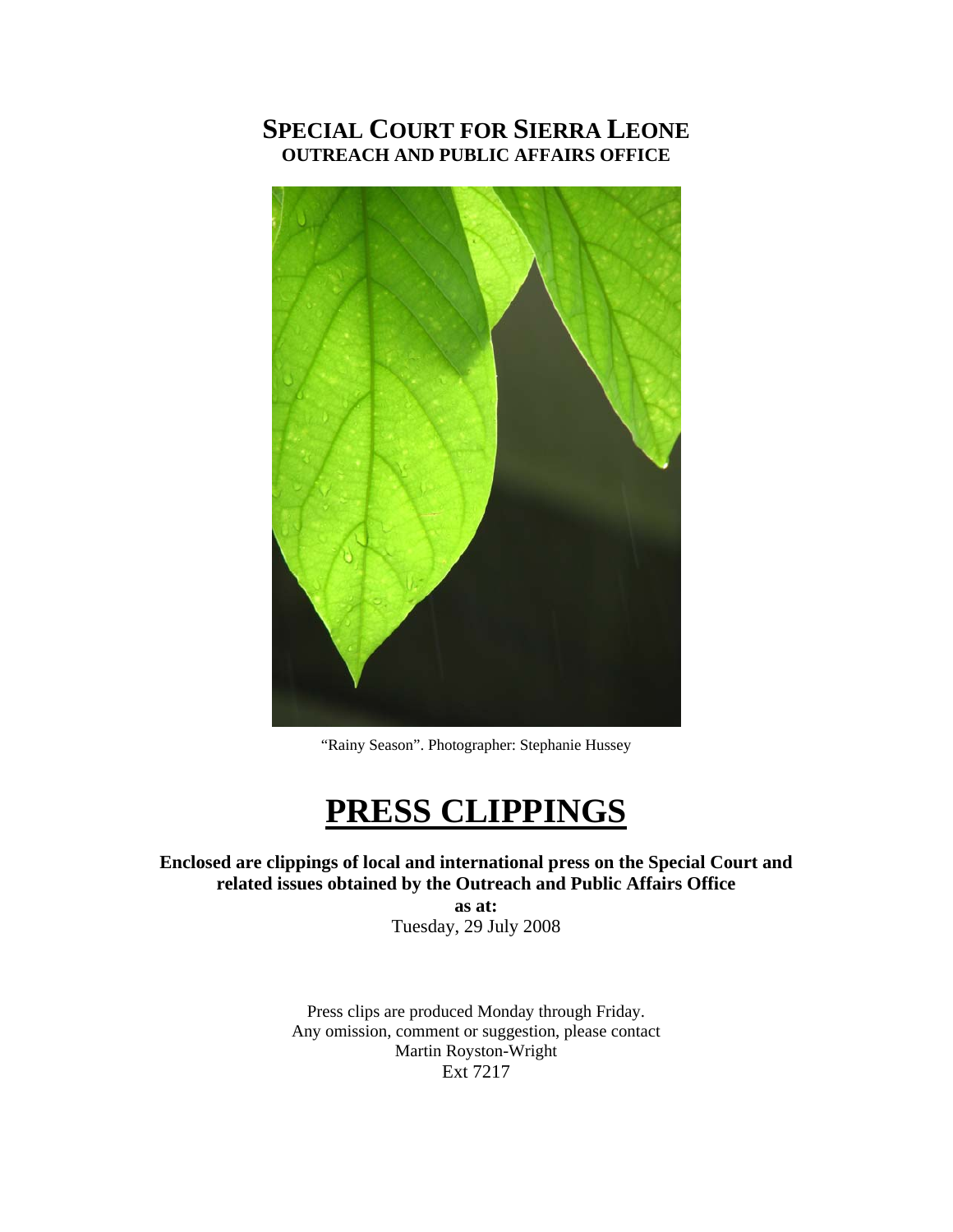| <b>International News</b>                                                     |            |
|-------------------------------------------------------------------------------|------------|
| Taylor Trial Serves as Model for International Justice, Says Prosecutor / DIB | Page 3     |
| UNMIL Public Information Office Complete Media Summaries / UNMIL              | Pages 4-6  |
| Karadzic Supporters Gather as Extradition Looms / CNN                         | Pages 7-8  |
| Upholding the Rule of Law With the Hariri Court / The Daily Star              | Pages 9-15 |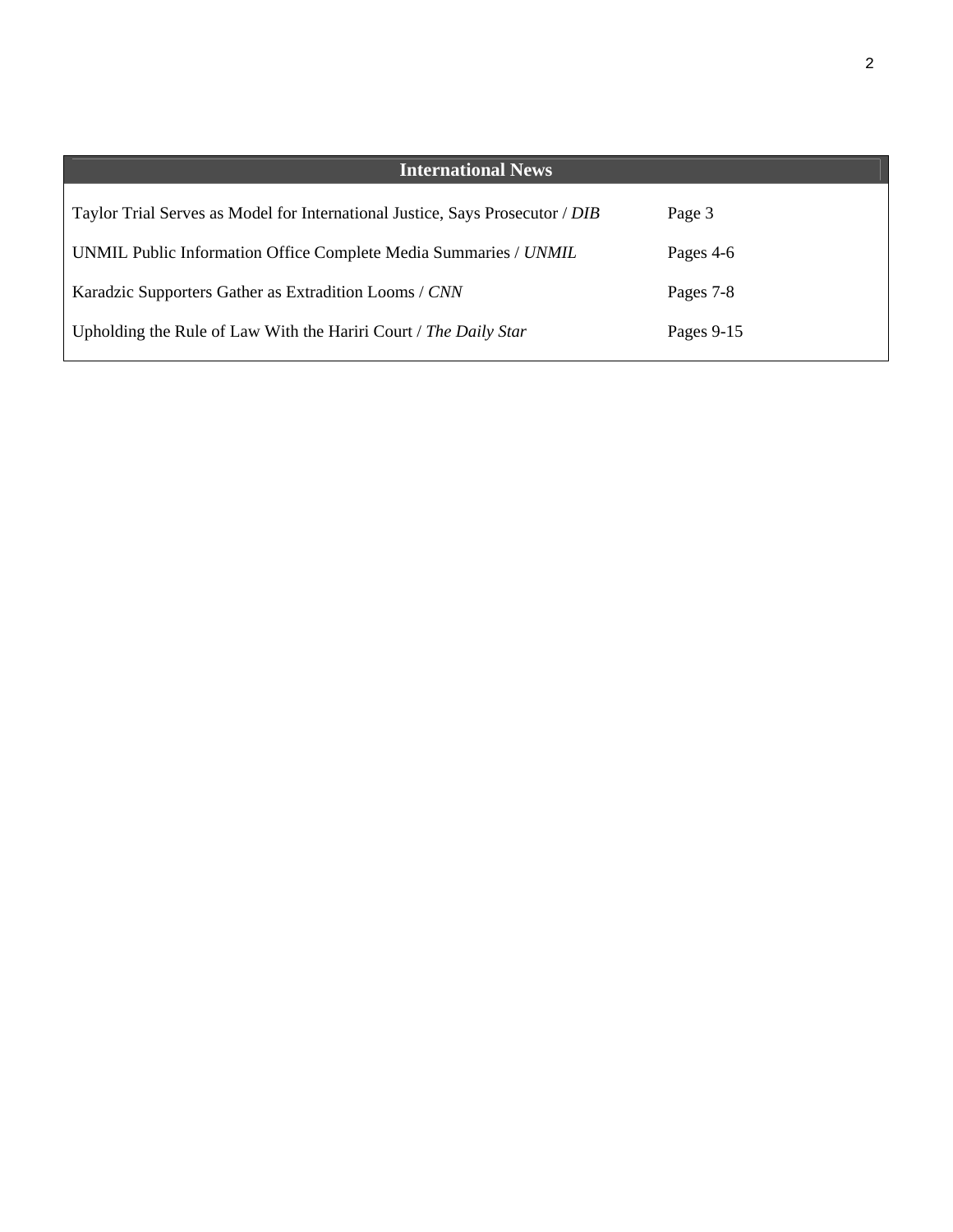# Diamond Intelligence Briefs

Tuesday, 29 July 2008 http://www.diamondintelligence.com/magazine/magazine.asp?id=6727

#### **Taylor Trial Serves as Model for International Justice, Says Prosecutor**

Stephen Rapp, the Chief Prosecutor of the United Nations-backed Special Court for Sierra Leone (SCSL), which is trying former Liberian President Charles Taylor for war crimes and crimes against humanity, says many commentators refer to the court as a model for international justice.

Taylor has pleaded not guilty to 11 counts of war crimes, crimes against humanity and other serious violations of international humanitarian law – including mass murder, mutilations, rape, sexual slavery and the use of child soldiers – for his role in the decade-long civil war that engulfed Sierra Leone, which borders Liberia.

Rapp says that 59 insiders, people who were at one time very close to the former Liberian President, are providing evidence as witnesses to support his case that Taylor "was behind the planning of this campaign of terror and atrocity, that he did various steps to order and instigate those crimes and, at a bare minimum at least, he aided and abetted these crimes by providing crucial arms and materiel in return for diamonds, at a time when all the world knew that these rebels were committing horrendous offenses against human beings."

Currently the SCSL is hearing its 35th prosecution witness, says Rapp, adding that he expects the trial to wrap up within a year after the defense has also made its case.

"It shows that the trial of a former chief of State can be conducted openly and fairly and we're very proud to date of the progress that's been made," says Rapp.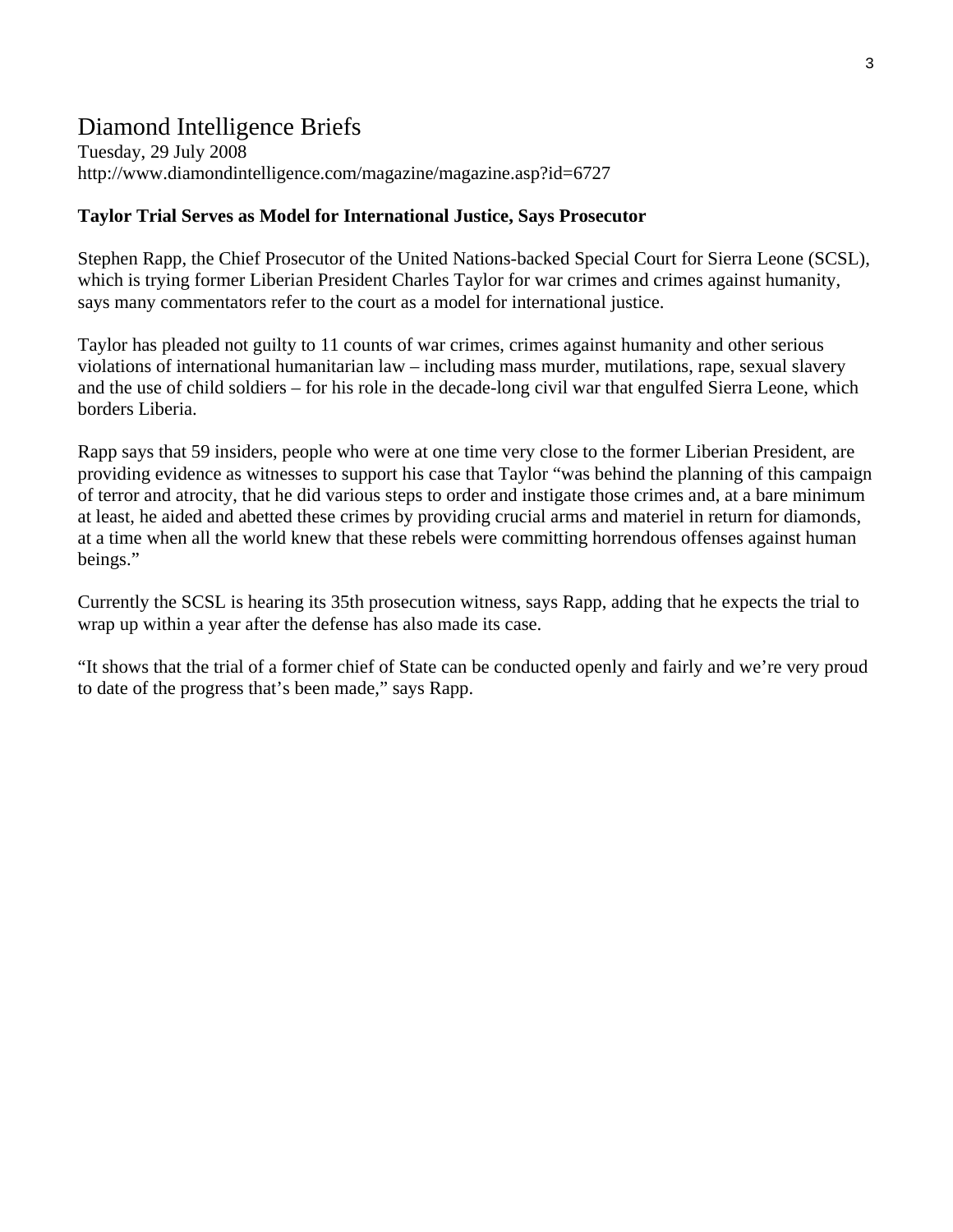

United Nations Mission in Liberia (UNMIL)

## **UNMIL Public Information Office Complete Media Summaries 28 July 2008**

*[The media summaries and press clips do not necessarily represent the views of UNMIL.]* 

#### **Newspaper Summary**

#### **Liberia's Independence Day Orator Says Change is Inevitable in Country**

(New Democrat, National Chronicle, The Analyst, Liberian Express, Public Agenda, The Monitor, The Informer, Daily Observer, The News)

- A visually impaired Liberian professor and lawyer, Dr. Sakui Malakpa, who is based at the University of Toledo in Ohio, USA, on Saturday gave a rousing speech appealing to Liberians and friends of Liberia to reflect on the country's 161 years of historical significance. In his speech, entitled "Hoping on the Inevitability of Change: Challenges, Chances, Choices," Dr. Malakpa said that although Liberia has experienced colossal change in the recent past, changes must be looked upon as opportunities to make history.
- He called for unity and reconciliation, an appreciation of the country's diversity, and a rewriting of Liberia's history. Dr. Malakpa, a graduate of Harvard University in Cambridge, Massachusetts, reminded Liberians that history must clarify, transform, and empower people to move beyond past wrongs.
- Present at the Independence Day official ceremony were representatives of the Africa Forum, a group of 35 former African Heads of State. The group visiting Liberia comprised His Excellency Joaquim Alberto Cissano, former President of the Republic of Mozambique and Chairperson of the Forum; His Excellency Nicephore Dieudonne Soglo, Former President of the Republic of Benin and Vice Chairman of the Africa Forum; His Excellency Samuel Daniel Shafiishuna Nujoma, former President of the Republic of Namibia; His Excellency Quett Ketumile Joni Masire, Former President of the Republic of Botswana; and His Excellency Jerry John Rawlings, former President of the Republic of Ghana.

#### **Amnesty International wants repeal of death penalty law**

(The News, Liberian Express, The Monitor)

- Amnesty International on Friday appealed to Liberia to repeal a law calling for the death penalty for anyone convicted of armed robbery, terrorism or hijacking offences if these crimes result in death. The human rights watchdog said that the law directly violated Liberia's obligations under the Second Optional Protocol to the International Covenant on Civil and Political Rights (ICCPR), which Liberia joined in September 2005 and which abolishes the death penalty. Liberian law already included the possibility of the death penalty, but in 2005, the country should have incorporated into law the Second Optional Protocol, thereby abolishing the death penalty for all crimes.
- Under customary international law, as reflected in Article 27 of the Vienna Convention on the Law of Treaties, which Liberia ratified in August 1985, a state "may not invoke the provisions of its internal law as a justification for its failure to perform a treaty", Amnesty said.
- Meanwhile, a release issued by the Executive Mansion said President Ellen Johnson Sirleaf is fully cognizant that Liberia as a State Party is a signatory to the UN's Second Optional Protocol aiming at the abolition of the Death Penalty commonly known as the 'Second Optional Protocol'.
- However, she shares the view and responded to the appeal of the majority of the people for a robust response to the increasing level of crime involving robberies that include physical assault rape and murder by robbers who attack innocent citizens, thereby creating panic and a confidence crisis in the society.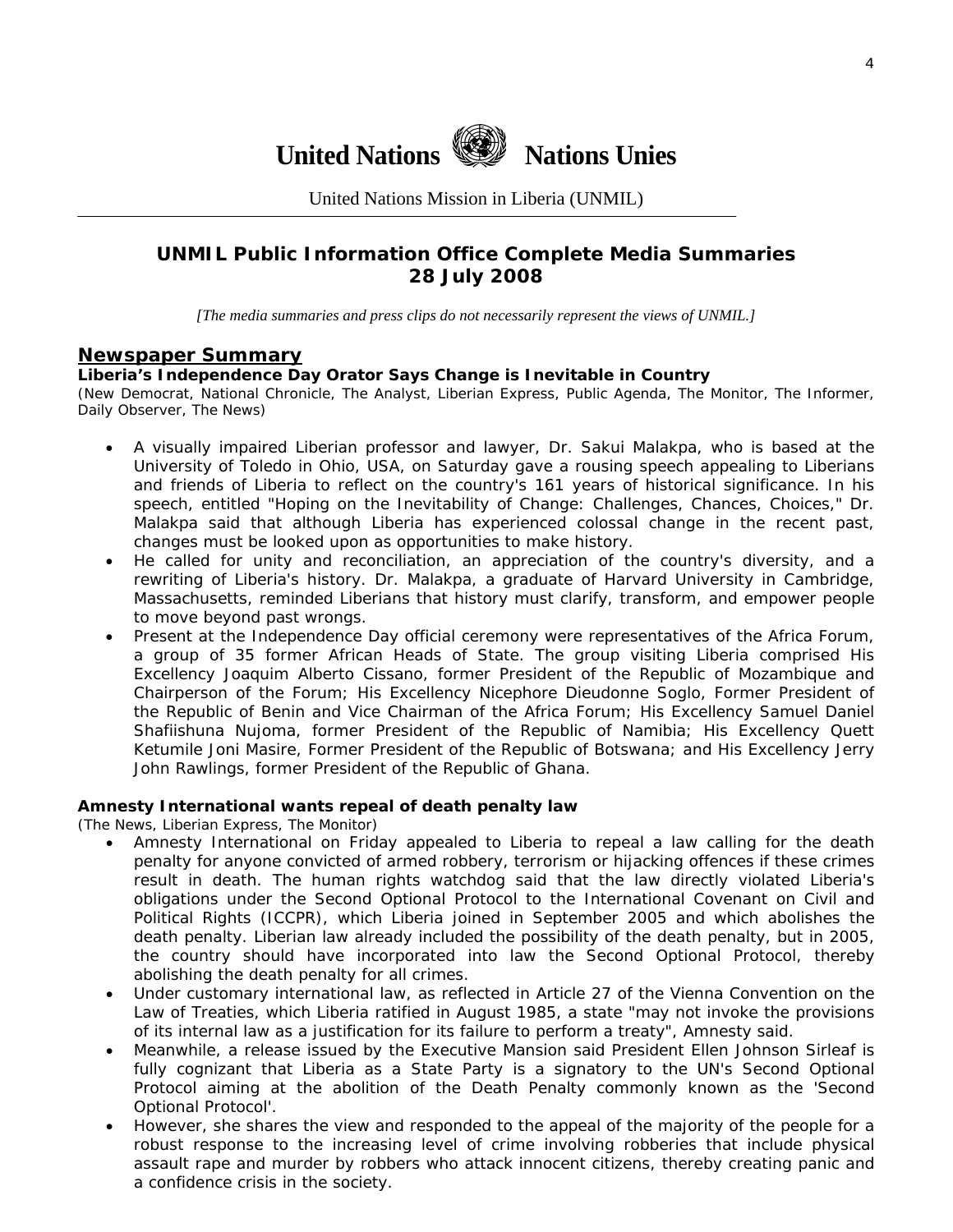• Accordingly, the President is committed to revisiting the Act for possible amendment as soon as the situation is brought fully under control and sustainable peace is assured.

#### **SRSG says concerted efforts needed to strengthen Liberia's law enforcement**

(The Informer, Daily Observer)

- Though a lot of progress has been made in post-war Liberia, there are emerging problems that require the coordinated efforts of every member of society to overcome, according to the UN Envoy in Liberia, Ms. Ellen Margrethe Løj.
- Speaking during a medal award ceremony for the current Ghanaian contingent serving in the United Nations in Liberia (UNMIL), the Special Representative of the Secretary-General, SRSG, specifically identified armed robbery and rape as some of the law and order problems requiring effective solutions. "Many of these problems require an innovative and multidimensional approach for solutions," Ms. Løj said.
- She called for "the support of community leaders and elders to help win back their streets and communities from criminals," adding "UNMIL, the Government and the community working together can make a difference".

#### **Senate Pro-Tempore Faces Removal**

(Daily Observer, The Analyst)

• Senate Pro-tempore Isaac Nyenabo has again come under fire from some of his colleagues who are affixing their signatures to a purported resolution to seek change of leadership in the Upper House, informed legislative insiders confided in reporters.

#### **Students Elections Turn Violent at Private University**

(The Inquirer, Daily Observer, The Analyst)

• Electoral activities at the African Methodist Episcopal University (AMEU) on Camp Johnson Road in Monrovia turned violent on Friday when the Minister of Education, Dr. Joseph Korto, and the Chairman of the National Elections Commission (NEC), James Fromayan, were reportedly held hostage allegedly by students who became 'disgruntled.'

# **Radio Summary**

#### **Star Radio** *(News culled today from website at 11:00 am)*

#### **Opposition CDC Commends Action against NIC Chairman**

- The Opposition Congress of Democratic Change (CDC) has commended the House of Representatives for its recent action to cast a "Vote of no Confidence" in the Chairman of the National Investment Commission, Dr. Richard Tolbert.
- In a statement issued in Monrovia, the CDC said the action by Dr. Tolbert is a gross violation of the investment incentive law of Liberia and that the granting of 100 percent tax waiver to the Buchanan Renewable Energy (BRE) is tantamount to economic sabotage of the revenue sector of the country.
- The party called for similar action to be taken against all those linked to the signing of the agreement that granted the company the tax waiver.

*(Also reported on Truth F.M. and ELBC)*

#### **House to Begin Public Hearings Draft Media Laws Today**

- The Information and Broadcasting Committee of the House of Representatives will today begin public hearings on three draft media law pending before the Legislature.
- The acts were submitted to the Legislature early this year by the Liberia Media Law and Policy Reform Working Group and are aimed at improving the media situation in the country.
- Today's hearing would consider an Act to establish an Independent Broadcast Regulatory body in the country.
- The hearings would continue Friday on the draft Freedom of Information act and the Act to transform the Liberia Broadcasting System into a public service broadcaster.

*(Also reported on Truth F.M. and ELBC)*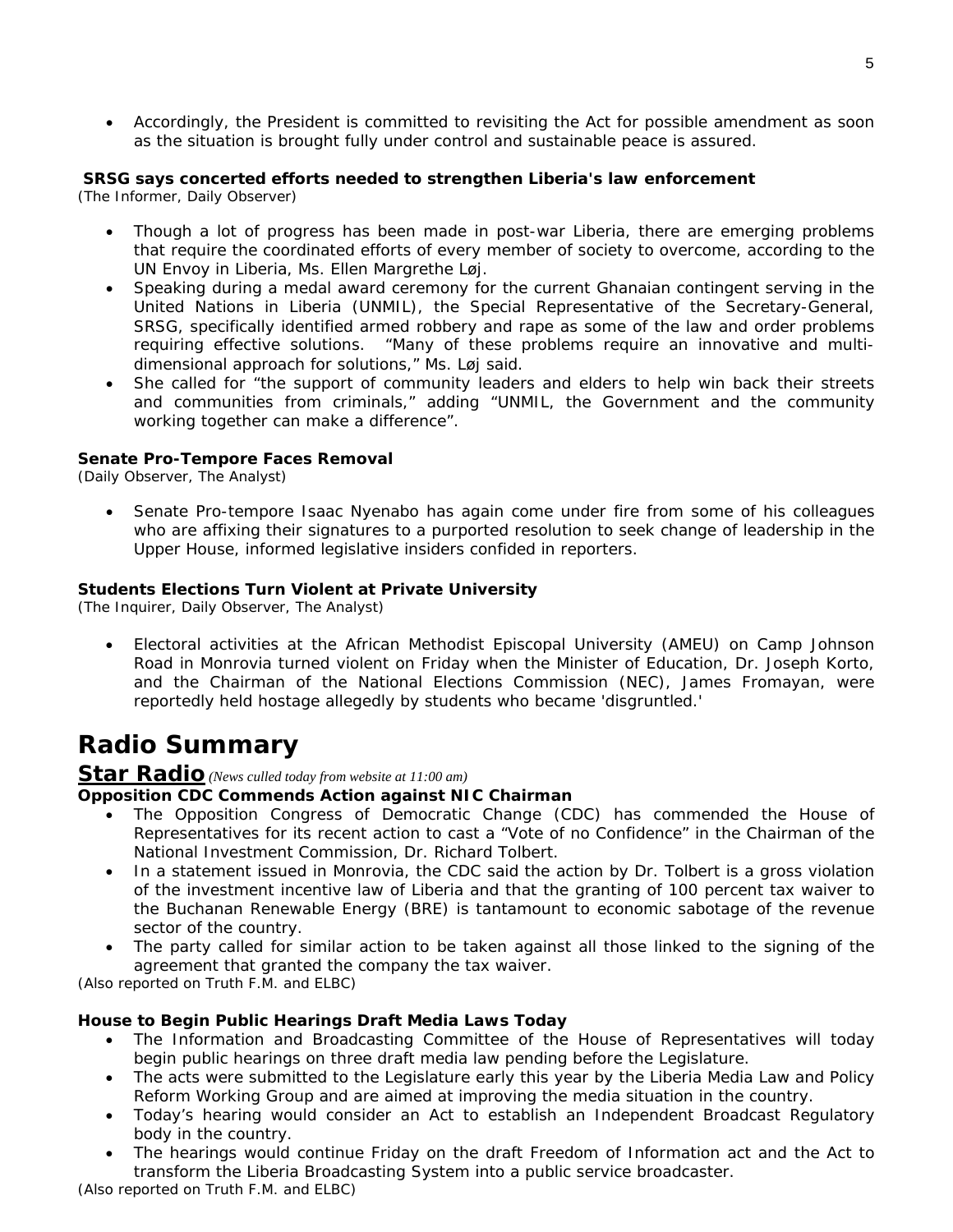#### **Printers Union Wants Government Support**

- The Printers Union of Liberia says it needs the support of government to empower local printers and make the industry viable.
- The union observed that most of government contracts including flag receipts, ballot papers and billboards were awarded foreign firms.
- The group said the awarding of contract to local printers could significantly assist them contribute to the economic growth of the country.

## **Truth F.M.** *(News monitored today from at 10:00 am)*

#### **Former Mozambican President Wants Government Decentralize Reconstruction Programs**

- The Chairman of the African Forum, Joachim Chissano has called on government to consider rural dwellers in its reconstruction programme.
- Speaking during the  $161<sup>st</sup>$  Independence Day celebration, the Former Mozambican President called on government to also take into consideration the issue of food security for its people in the wake of the global food crisis. Mr. Chissano then promised to exert efforts to ensure that Liberia has assistance from the international community.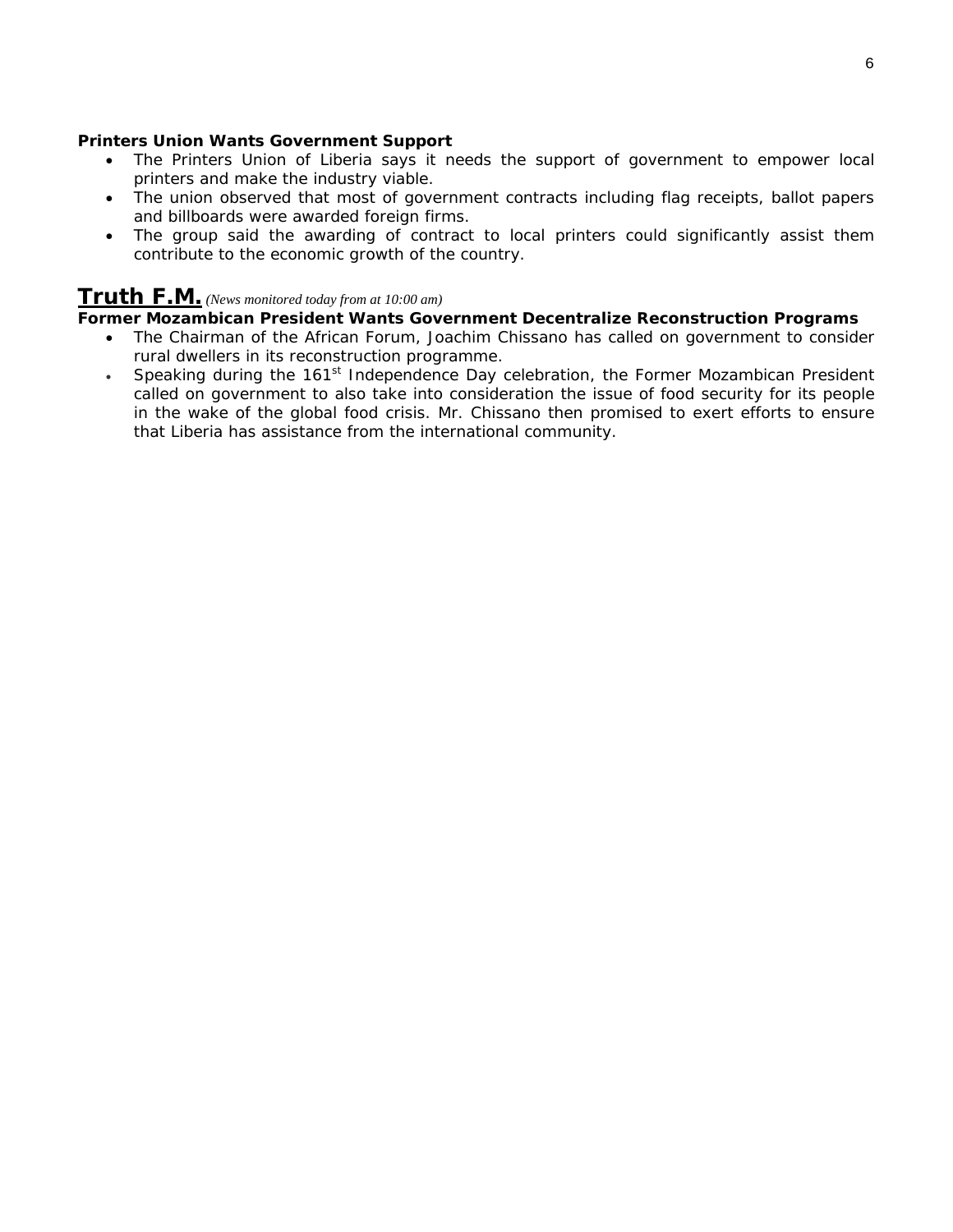## CNN Tuesday, 29 July 2008

### **Karadzic supporters gather as extradition looms**

BELGRADE, Serbia (CNN) -- Supporters of former Bosnian Serb President Radovan Karadzic plan to rally in Belgrade on Tuesday as authorities prepare to send Karadzic to The Hague to answer war crimes charges.

Thousands of radicals and ultra-nationalists who plan to rally Tuesday evening view Karadzic as a hero even though an international tribunal has charged him with genocide, crimes against humanity and violations of the law of war. The charges relate to his actions during the 1992-1995 civil war that followed Bosnia-Herzegovina's secession from Yugoslavia.

Investigators arrested Karadzic -- one of Europe's most-wanted men -- last week, ending his dozen or so years as a fugitive. A judge has ruled that conditions have been met for his extradition to the International Criminal Tribunal for the Former Yugoslavia at The Hague, but Karadzic's lawyer, Svetozar Vujacic, has the right to appeal.

The lawyer declined to say Monday whether he had filed an appeal. Court officials said Monday that they had not received one.

If in fact no appeal has been lodged, Serb authorities could transfer Karadzic to The Hague at any time. An appeal is the last legal hurdle preventing Karadzic from being extradited, and the lack of an appeal would put the matter in the hands of the Serbian government, which will make the ultimate decision on when to transfer him. Watch more on the delay attempts »

Vujacic told a small gathering of Serb nationalists on Sunday that the ex-president's transfer to The Hague was inevitable.

"My only goal, as well as that of Radovan Karadzic, is for that not to happen," he said, "but we are aware that it will eventually happen, and unfortunately we cannot change that."

Serbian authorities have deployed dozens of extra riot police throughout Belgrade to guard against possible trouble from demonstrators.

Yet analysts said the political parties sympathetic to the nationalist cause have faced setbacks at the polls. In May, for example, the coalition of pro-Western President Boris Tadic received 38 percent of the vote in parliamentary elections, compared with 29 percent for the ultra-nationalists.

"They [the ultranationalists] are unsuccessful, so since they have lost their chance, they have lost hope for their political future," said Stevan Niksic, a Serb journalist. "They are now marginalized."

A one-time psychiatrist and self-styled poet, Karadzic declared himself president of a Bosnian Serb republic when Bosnia-Herzegovina seceded from Yugoslavia in 1992. See how the former Yugoslavia broke into separate countries »

The Serbs, backed by Yugoslav troops and paramilitary forces, quickly seized control of most of the country and laid siege to Sarajevo.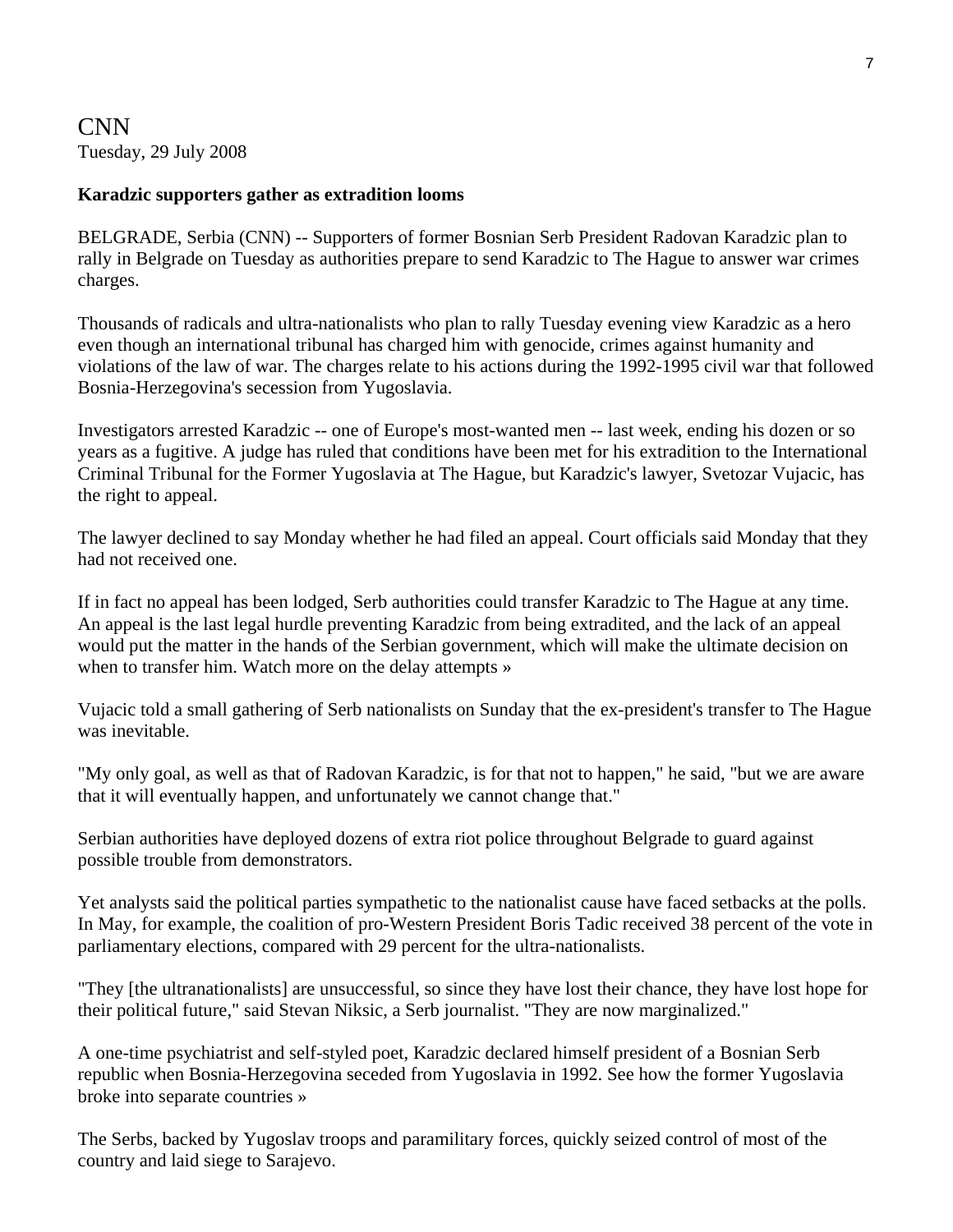During the conflict that followed, Serb forces launched what they called the "ethnic cleansing" of the territories under their control -- the forced displacement and killings of Muslims and Croats in territories under their control.

Though Karadzic portrayed Serbs as victims, he is accused of overseeing the massacre at Srebrenica, a U.N. "safe area" Serb troops overran in July 1995. Nearly 8,000 Bosnian Muslim men and boys were killed at Srebrenica, the worst European massacre since World War II.

Karadzic was removed from power in 1995, when the Dayton Accords that ended the Bosnian war barred anyone accused of war crimes from holding office.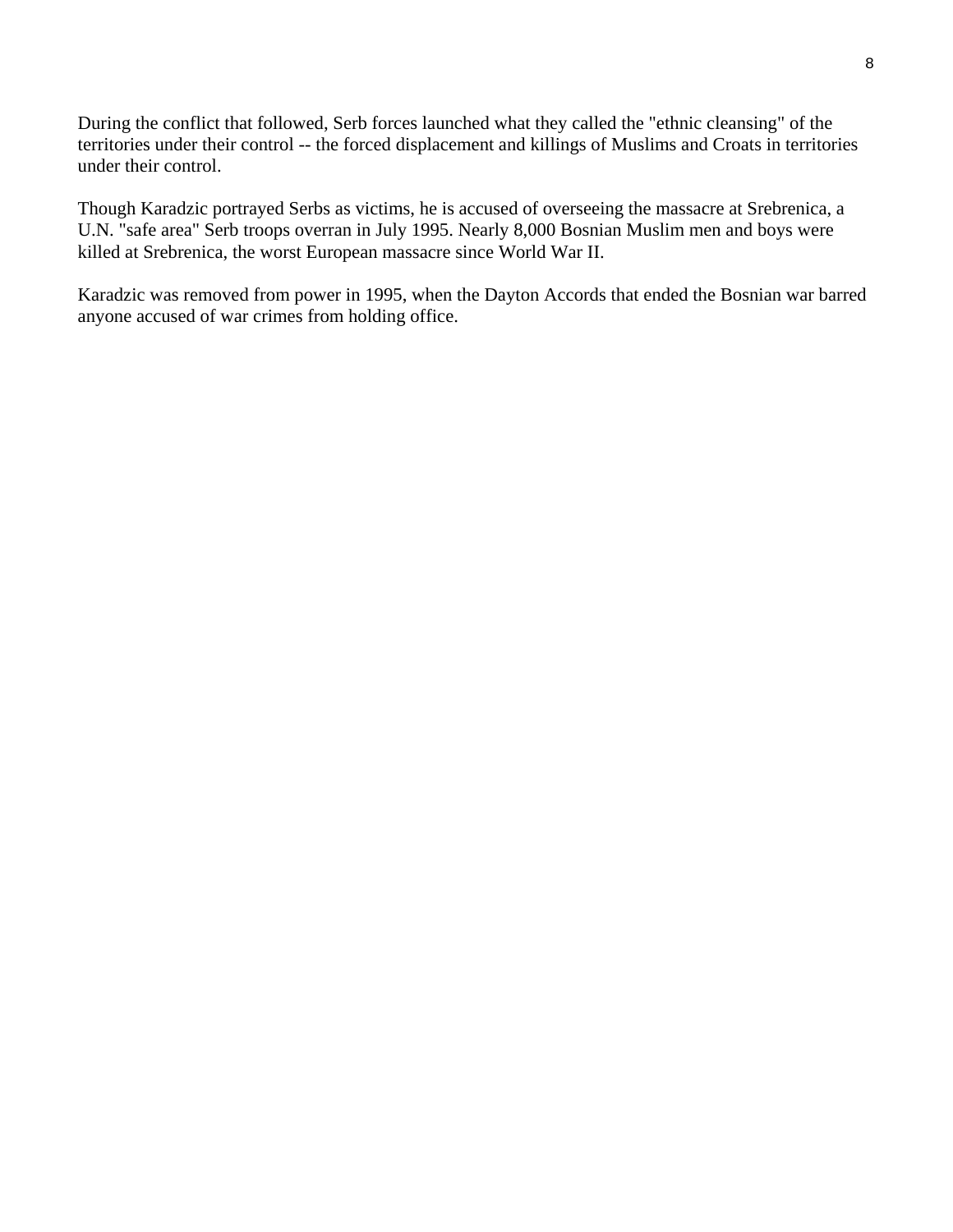The Daily Star (Lebanon) Tuesday, 29 July 2008

#### **Upholding the rule of law with the Hariri court**

By Muhamad Mugraby

First person by MUHAMAD MUGRABY

*Editor's note: The following is the second half of an article on the Lebanese legal system and the drive to try suspects in the murder of former Prime Minister Rafik Hariri. The article was first published by the Center for Democracy and the Rule of Law in Beirut and is republished with permission. The first part of the article appeared in Monday's issue of The Daily Star.* 

The Rise and Assassination of Rafik Hariri

Rafik Hariri was a tycoon who made his fortune in Saudi Arabia where he also lived most of his adult life. His main business vehicle was Saudi Oger, which he acquired from French owners. He had arrived in Saudi Arabia from his native Lebanon in the early 1970s penniless and with little education. His meteoric rise in wealth and power within a span of less than a decade is baffling and is reminiscent of the rise of the British media magnate Robert Maxwell. Rumors placed him as one of the principal front-men of Saudi royalty. Early in his career he came to Lebanon wearing Saudi headgear and bearing the title of the "Saudi mediator."

In 1983 he brought heavy equipment from Saudi Arabia and commenced the demolition of partially damaged, but mostly repairable, buildings in Beirut, or "the City," with the consent and support of President Amin Gemayel. In the early 1990s many of the buildings that could not be levelled by Oger bulldozers were demolished by Hariri-controlled crews using explosives. Officially, the demolition of the City was blamed on wartime militiamen, but many Lebanese believe that all this was part of the preparation for the takeover of the City by Solidere.

In 1989 Hariri played a central, though discreet, role in finalizing the Taif Accords. Enemies of Hariri and supporters of General Michel Aoun claim that Saudi money was poured generously into the pockets of the Lebanese MPs present at Taif to facilitate the results. On October 13, 1990, Lebanon fell under total Syrian hegemony. Hariri promptly returned to Lebanon and waited patiently as two successive cabinets expired before he was installed, under Syrian sponsorship, as prime minister in 1992. Great hopes were pinned on his ability to lead the country into an era of peace and prosperity.

Despite having absolutely no political experience from his time in Saudi Arabia, Hariri became the Syrian choice, partly due to his Saudi credentials and wealth. Furthermore, Hariri had succeeded in weaving bonds of close friendships and association with powerful Syrian figures such as Vice President Abdel Halim Khaddam, Army Chief of Staff Hikmat Shehabi and Syria's resident viceroy in Lebanon, General Ghazi Kenaan. Finally, he had become a supporter and confident of Jacques Chirac, who was soon to serve as president of France (1995-2007).

Khaddam, Shehabi and Kenaan enjoyed the confidence of President Hafez Assad and, between them, exercised control over Lebanon. They gave Hariri such firm support that he eclipsed the Syrian-chosen president whose office had already been stripped of most of its constitutional powers under the Taifmandated constitutional amendments. Hariri, Chirac, Khaddam, Shehabi and Kenaan acted as senior partners in a consortium of sorts combining powerful political and economic interests.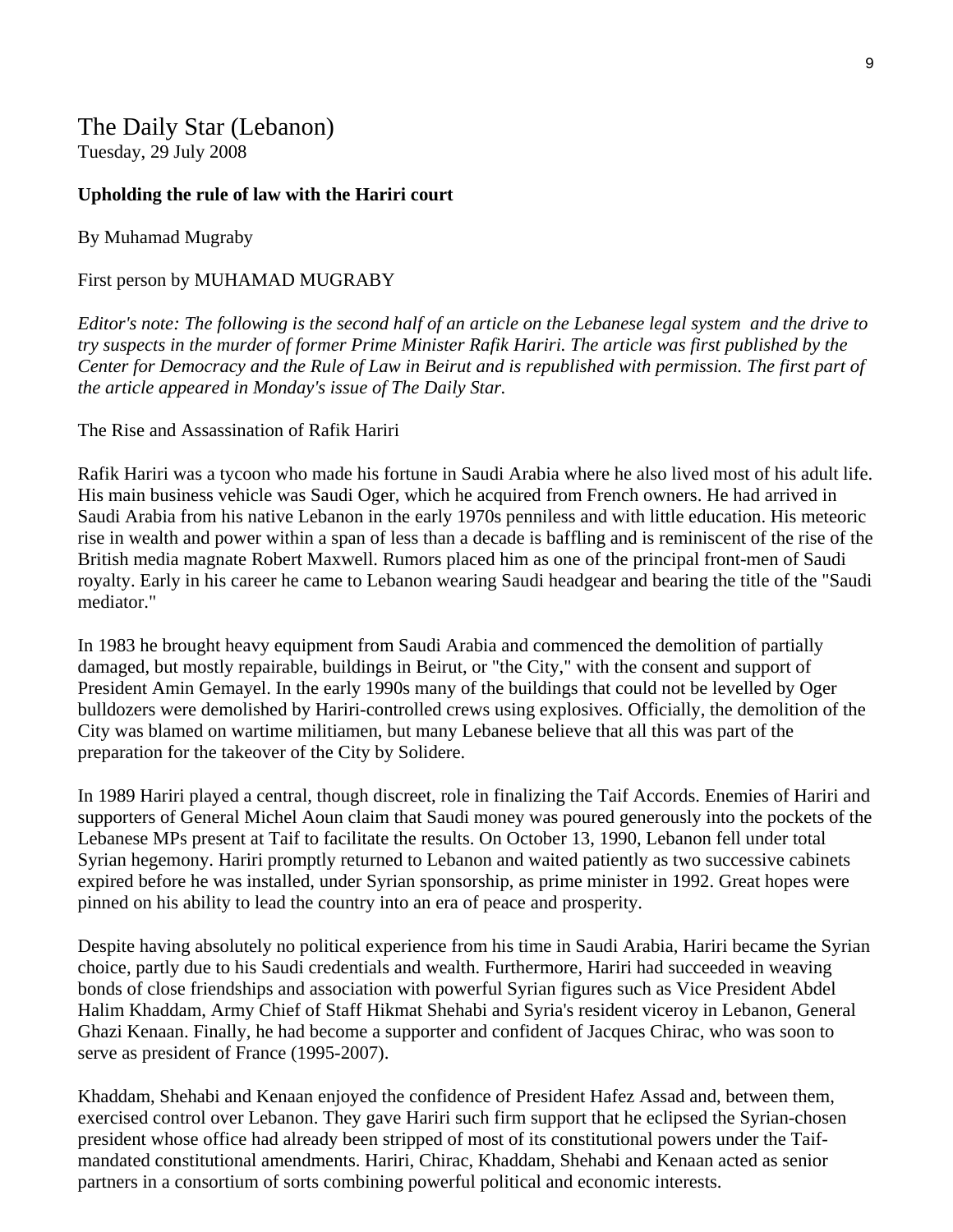Hariri's consortium appears to have survived him. The Lebanese government under Hariri ran huge budget deficits, borrowed heavily, and issued Lebanese treasury bonds to support borrowings, repayment and accumulated interest. As a result, the nation's public debt is currently estimated to have exceeded \$50 billion with no plan in sight to amortize the debt.

When General Emile Lahoud was elected president in 1998, under the usual Syrian sponsorship, he wanted Syrian General Kenaan transferred away from Lebanon, but his wish was not granted by Syrian President Assad. In June 2000 Assad passed away and in the following month his son Bashar was installed in his place. In the early days of his presidency, Bashar Assad was influenced on Lebanese affairs by the more experienced Hariri associates Khaddam and Kenaan. Khaddam, helped by Kenaan, was instrumental in choosing Lebanese cabinet members and members of parliament.

Kenaan is widely credited with authoring Lebanon's general elections law of January 6, 2000, which was designed to further the political fortunes of Hariri and his close allies. Hariri won the elections of October 2000, and on October 26, 2000, was, on Bashar Assad's orders, appointed prime minister. Part of the price of Hariri's appointment was Bashar's eventual accession to Lahoud's request to transfer Kenaan out of Lebanon. Assad eventually transferred Kenaan to another assignment in Syria.

Kenaan did not leave until a lavish ceremony, hosted by Hariri, was held at the prime minister's office at the Grand Serail on October 9, 2003. The president of the Beirut municipality, a Hariri loyalist, gave a farewell speech and presented the outgoing Syrian general with the key to Beirut, which was followed by an acceptance and thank-you speech by Kenaan and, finally, by a speech by Hariri who lavished praise on Kenaan for his "accomplishments" in Lebanon.

President Bashar Assad had resolved, as one of the early goals of his presidency, to retire the old guard who had served his father. First General Shehabi was retired as the army's chief of staff, and he soon travelled to the United States via Beirut to settle there. Then Khaddam lost his powers bit by bit until his eventual retirement became inevitable. Kenaan had become the minister of interior of Syria, a position which yielded no military power.

Suddenly Hariri realized that he was losing valued Syrian pillars of his consortium, and with them his assured Syrian support. Nevertheless, Hariri supported the constitutional amendment to extend Lahoud's term. He attended parliament on September 4, 2004, and voted for the amendment. Upon the beginning of Lahoud's extended term, Hariri submitted his resignation in accordance with the constitution.

Several months after the assassination of Hariri, General Ghazi Kenaan reportedly committed suicide in his office at the Interior Ministry, Damascus. Soon thereafter Abdel Halim Khaddam was stripped of his office as vice president, defected to France and is currently being prosecuted in Syria for high treason. It is not impossible that some form of a conspiracy, never disclosed to the public, involved Khaddam, Kenaan and others with the aim of overthrowing President Assad, as suggested by author Nicholas Blanford in his book, Killing Mr. Lebanon. According to this version, Kenaan, when confronted with the evidence, chose to commit suicide rather than face disgrace. It is highly doubtful that Hariri had any personal knowledge or involvement in the conspiracy.

Political assassinations are not new to Lebanon. The first prime minister in the independence era, Riad al-Solh, was assassinated in 1951. The list of those assassinated before Hariri is long. Prominent journalists, members of parliament and Muslim religious leaders were assassinated as well, before, during and after the war on Lebanon. Starting from 1957 the list includes editors of daily or weekly papers: Nasib Metni, Riad Taha, Kamel Mroueh and Salim Lozi. Assassinated members of parliament include Mohammad Abboud, Naim Mghabghab, Marouf Saad, Kamal Jumblatt, and Nazem al-Qadri. Former MP, minister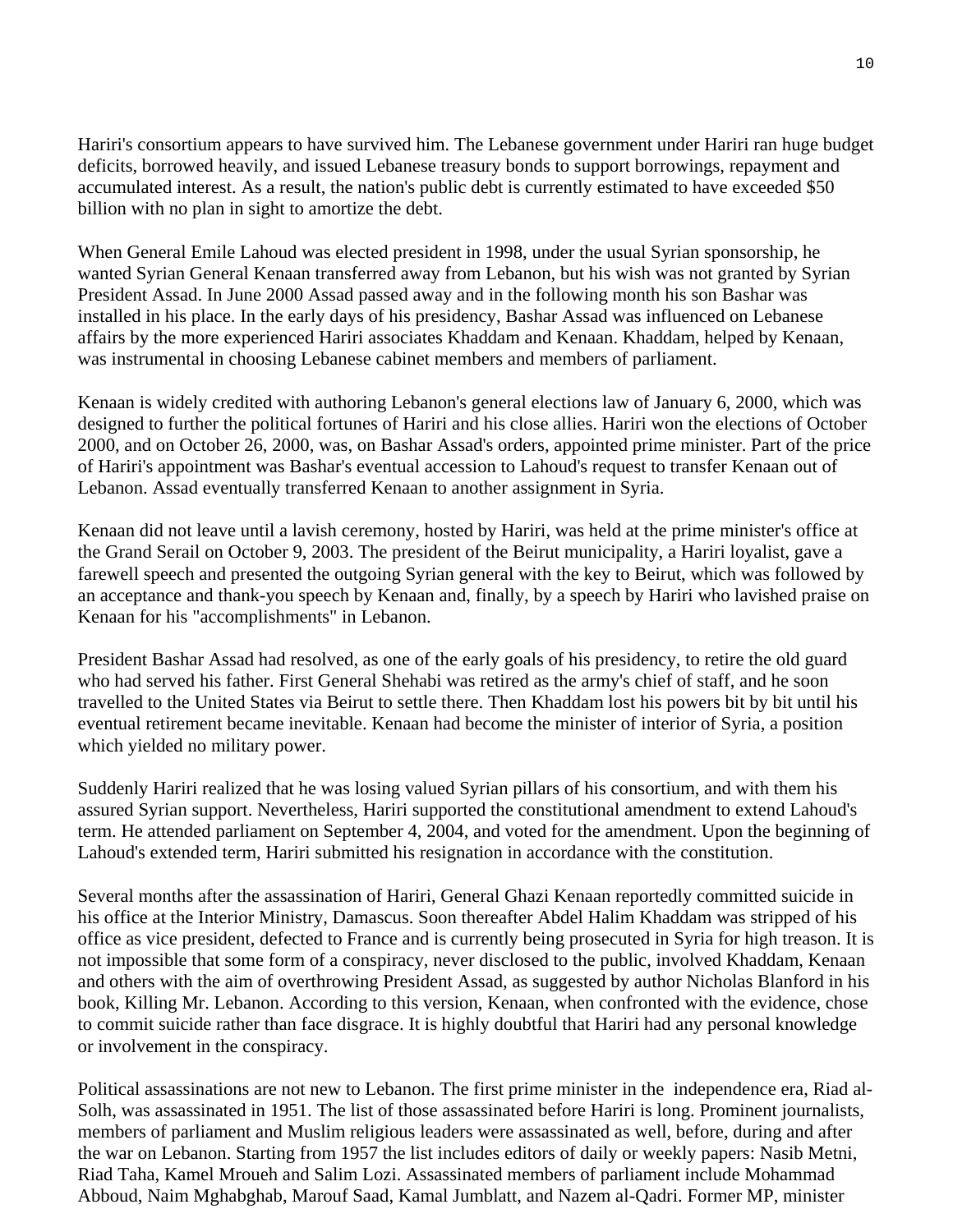and militia leader Elie Hobeika and party leader and former militia leader Dany Shamoun were assassinated, the latter with his wife and two small children. MP Toni Franjieh was assassinated with his wife and little girl as part of the Ehden massacre that took over 30 other lives.

Four Muslim Sunni religious leaders were assassinated, namely, Grand Mufti Sheikh Hassan Khalid, Sheikh Sobhi Saleh, Sheikh Ahmad Assaf and Sheikh Nizar Halabi. A Shiite religious leader, Imam Mousa Sadr, disappeared without trace with two companions, journalist Abbas Badred-dine and Sheikh Mohammad Yakoub, while they were in Libya as guests of the Libyan government, and are presumed to have been assassinated. Many prominent writers, including Kamal el Haj, Husain Mroueh and Hasan Hamdan, were gunned down. Political party leaders such as Khalil Naous, Isam Arab, Ramzi Irani, Adnan Sinno and Wisam Zenid-dine were assassinated. Many foreign diplomats were murdered, including an American ambassador and two of his companions (the kidnappers were arrested and brought to trial but were freed pursuant to one of the amnesties), French, Iraqis and Jordanians.

Four Iranian diplomats were kidnapped and presumably assassinated. Two embassies, the American and the Iraqi, were blown up with heavy casualties.

Malcolm Kerr, president of AUB, was assassinated. A prominent Iraqi exile, Sheikh Taleb Tamimi, was murdered and his accused killers, diplomats with the Iraqi Embassy, were allowed to leave the country due to their diplomatic immunity. One sitting president, Rene Muawad, and one president-elect, Bashir Gemayel, were assassinated. A sitting prime minister, Rashid Karameh, was assassinated in 1987.

An attempt was made on the life of another sitting prime minister, Salim Hoss, from which he escaped miraculously, but others died.

Most of those crimes either went unresolved or unpunished or were whitewashed by general amnesty.

This long list of crimes does not make the assassination of Hariri a lesser crime or less deserving of prosecution and punishment. But there is no logical or moral basis for fully investigating, and eventually prosecuting, the Hariri case to the exclusion of all the previous cases.

Nor is there at this point sufficient evidence to justify the instant and persistent stigmatization of Syria in the assassination and every subsequent and preceding political crime.

The Hariri Tribunal is openly viewed by Syria's Lebanese adversaries, formerly its allies, as the vehicle to indict and bring down the entire Syrian regime. This approach may also be favored by the United States and France, which aim at obtaining major regional political concessions from the Syrian leadership. If true, it turns the proposed court into a potent political and strategic instrument.

Ideally, an investigation into the possible role of foreign governments should not start out by excluding any country. Western as well as Middle Eastern governments have in the past carried out political assassinations. The Israeli government, for one, cannot be excluded, as it has a proven history of such state-ordered crimes, particularly in Lebanon, which many Israeli leaders unabashedly brag about. This is not meant as an indictment of Israel in the Hariri murder. The point being raised is that the zeal to incriminate Syria has unjustifiably and prematurely eliminated all other options before any evidence has been presented.

The Judge Selection Process and the "Free Gasoline" Episode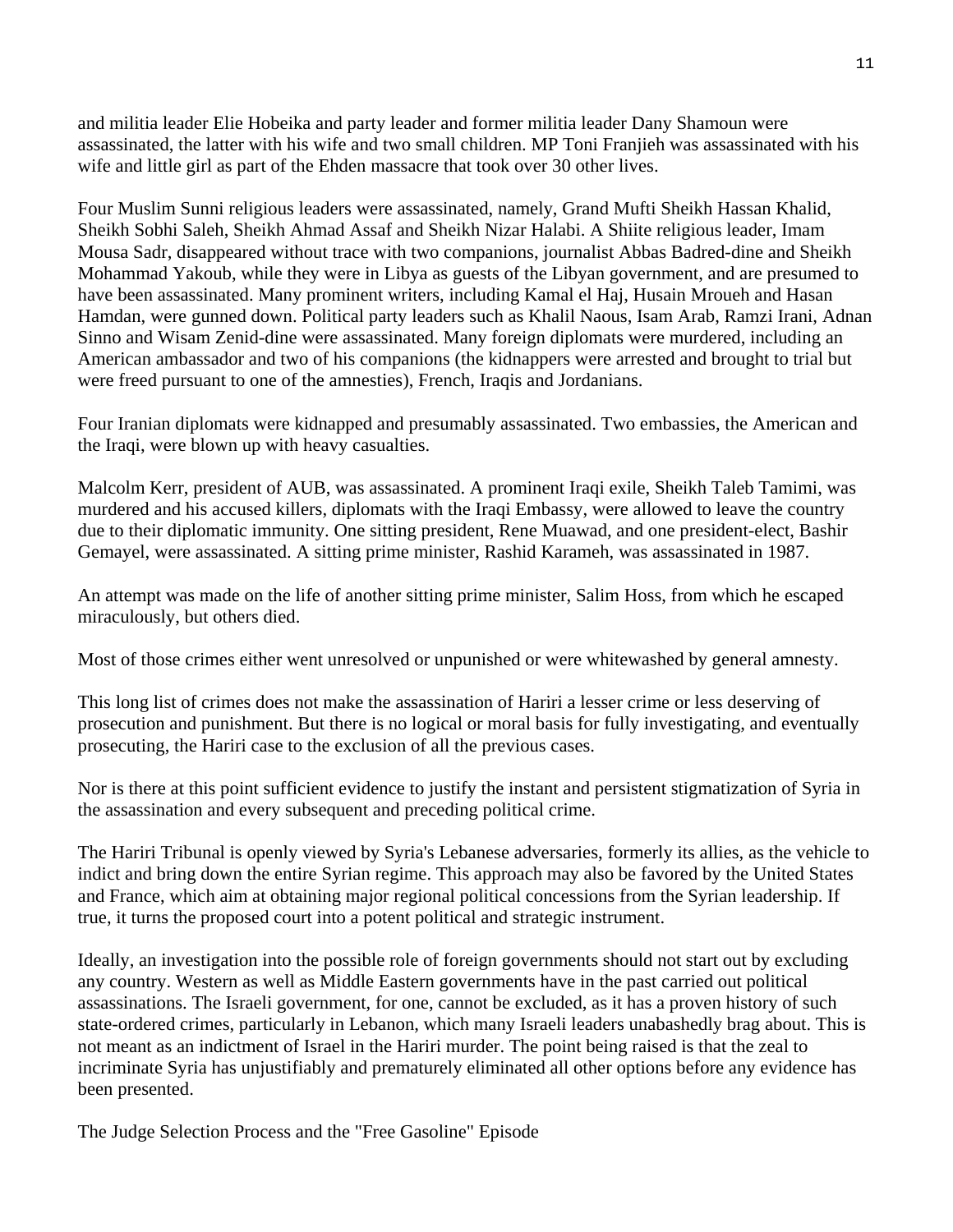The proposal for the Hariri Tribunal calls for the appointment by the UN secretary general of its judges from among Lebanese and non-Lebanese candidates.

Regardless of the legality issues affecting the Hariri court proposal, the process of judge selection ought to be open, transparent and subject to contribution by qualified jurists led by judges of the International Court of Justice.

The sad experience of the Solidere commissions should not be repeated. An open process could enhance the credibility of the Hariri court, especially since its purported raison d'etre is the perceived inability of the domestic Lebanese justice system to cope with the Hariri assassination case. The authority to appoint judges should be vested exclusively in the Lebanese government in accordance with due Lebanese constitutional and legal process. Judges should be accountable from all aspects in accordance with Lebanese law.

The "free gasoline" episode, described below, makes it very questionable that such a procedure can be followed.

On July 12, 2007, an application was brought before a chamber of the Lebanese Court of Cassation headed by Judge Ralph Riashi, to transfer, for legitimate suspicion, the Hariri murder investigation case, currently seized by Lebanese justice authorities, from Justice Investigating Judge Elias Eid who had been entrusted with it since March 24, 2005, to another judge.

Judge Riashi had been a key Lebanese negotiator on behalf of the Lebanese Ministry of Justice and had conducted discussions with the office of the secretary general over the drafts for the proposed Hariri court instruments. Riashi's conduct of negotiations on behalf of the minister of justice was obviously in blatant violation of the constitutional rule of separation of powers and of the constitution that plainly gives the president of the republic exclusive power over the negotiation of international agreements.

On September 6, 2007, the Riashi court admitted the request and recused Eid on the basis of solid evidence that he had been regularly receiving from the Surete Generale, Lebanon's political police and intelligence service, 300 litres of premium gasoline per month for free, beginning from February 2003.

General Jamil Al-Sayed, until recently director general of Surete Generale, is under arrest in the investigation of the Hariri murder.

Even more troubling, Judge Eid was not alone in receiving Surete Generale favors. It turns out from documentary evidence on file in Riashi's court that many other prosecutors and judges are or were in the same boat as Eid. Prominent among them are Said Mirza, chief public prosecutor before the Court of Cassation and Adnan Addoum, his predecessor. Documentary evidence received by the Riashi court on July 27, 2007, from the minister of the interior in the said recusal proceedings also implicates the last three presidents of Higher Judiciary Council: Mounir Hunain, Nasri Lahoud and Tanios el Khouri, judicial inspector general and former first investigating judge for Mount Lebanon Fawzi Dagher, and the public prosecutor for Beirut Joseph Maamari.

The Surete Generale is not exactly the KGB but has, by law, many of its functions. Why it would it deliver free premium gasoline to prosecutors and judges, and what it expected from them in return remains an open question. What is clear is that the key Lebanese prosecutors and the investigating judge designated for the Hariri murder investigation, who all worked closely with the UNSC-appointed commission, benefited illicitly from the Surete Generale free gasoline scheme. It is less clear how many of the nominees to the Hariri court have benefited similarly.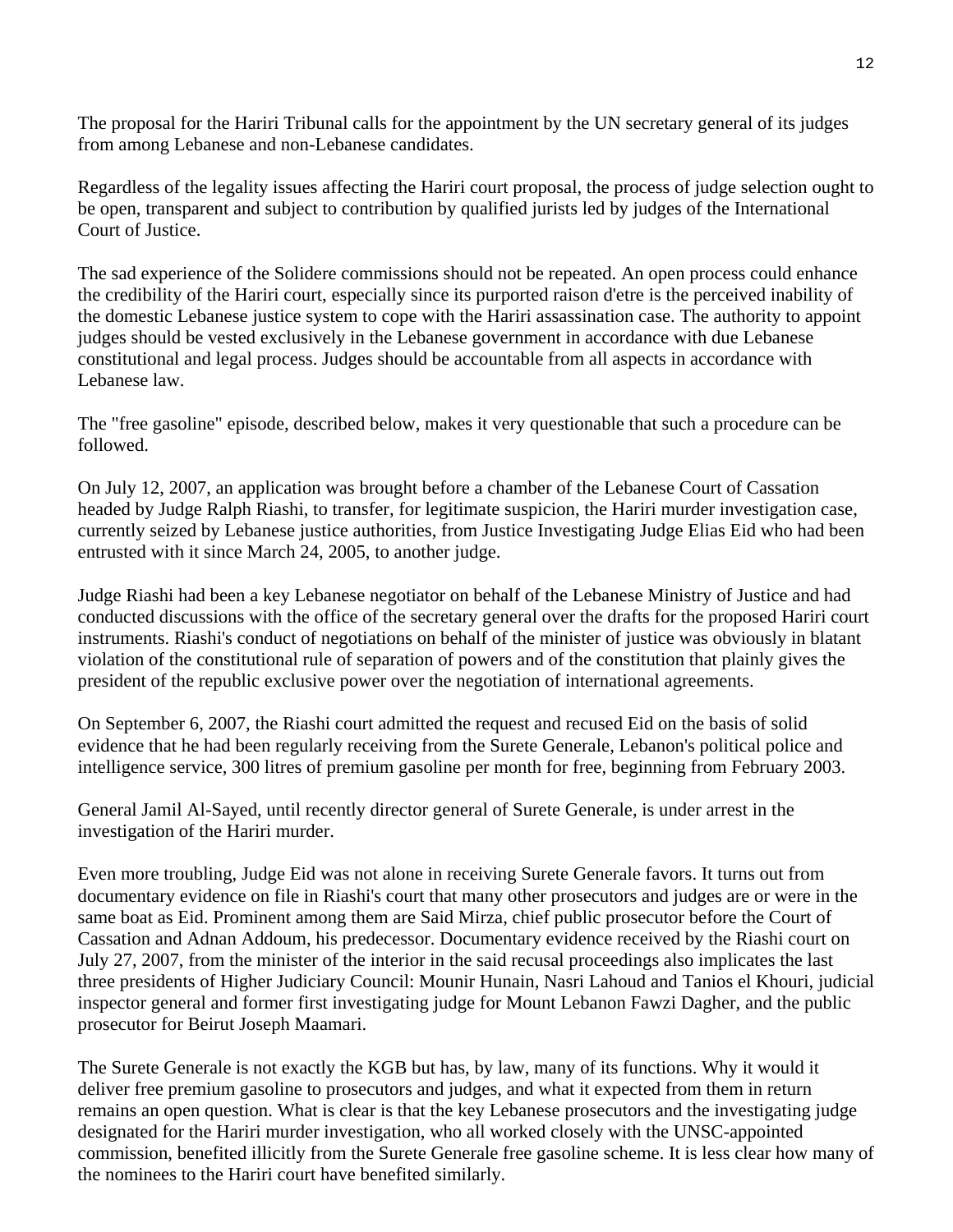All this leads to the inevitable conclusion that the integrity of the Hariri murder investigation, as well the future process of the Hariri court, could have been seriously compromised.

The Power to Create Special International Courts

The Hariri court is based on an exception to the basic principle of national sovereignty in the United Nations Charter (Article 2, paragraph 1) namely the application of enforcement measures stipulated under Chapter VII (Article 2, paragraph 7 UNC). Enforcement measures presuppose the existence of an international dispute, likely to threaten international peace and security, arising between states that have failed to settle their conflicts under Chapter VI on the Pacific settlement of disputes. Article 33 of this chapter reads:

1. The parties to any dispute, the continuance of which is likely to endanger the international peace and security, shall, first of all, seek a solution by negotiation, enquiry, mediation, conciliation, arbitration, judicial settlement, resort to regional agencies or arrangements, or other peaceful means of their choice.

As a general rule, Article 36, paragraph 3 of the UNC requires that legal disputes be referred by the parties to the International Court of Justice. In fact, Article 7 UNC makes the International Court of Justice one of the principal organs of the United Nations on a par with the General Assembly and the Security Council, and Article 1 of the court's statutes recognizes it as the principal judicial department of the organization. It is therefore inconceivable that the Security Council derives from the UNC any power to create other courts of law.

Despite the fact that the UN Security Council lacks any such authority in the charter, it did act to create two international penal courts basing itself on Chapter VII UNC which provides it with no such power, namely the International Court for the Prosecution of Persons Responsible for Serious Violations of International Humanitarian Law Committed in the Territory of the Former Yugoslavia, of May 25, 1993, and the International Tribunal for Rwanda, of November 8, 1994. The crimes and violations covered by the mandate of these tribunals were committed in war situations where multinational military forces, in the case of the former Yugoslavia, and UN Forces, in the case of Rwanda, had operated. In addition, the UNSC approved the establishment of the Special Court for Sierra Leone, of August 14, 2000, in agreement with the government.

In stark contrast to the these three tribunals, the Extraordinary Chamber in the Courts of Cambodia (ECCC) was established in 2001 by legislation passed by the Cambodian National Assembly and welcomed by Resolution 57/228 of the UN General Assembly which was followed by an assistance agreement between the Cambodian government and the secretary general. ECCC has a majority of Cambodian judges and operates in Cambodia as a part of the Cambodian judicial system. The common denominator of all the above mentioned courts is their mandate to prosecute and try individuals for crimes against humanity such as genocide and violations of the Geneva Conventions and international humanitarian law.

The proposed special court for Lebanon is different. To begin with, it totally ignores all previous crimes against humanity or in violation of international humanitarian law. The proposal also ignores similar criminal acts committed by state parties in the context of regional military conflicts involving Lebanon, such as Israel, the United States and other state parties. Some may argue that such a court is politically unfeasible but no one can deny that it is morally imperative. In ignoring the regional dimensions of Lebanon's bloody past, the UNSC has departed from former practices in Yugoslavia, Rwanda, Sierra Leone and Cambodia.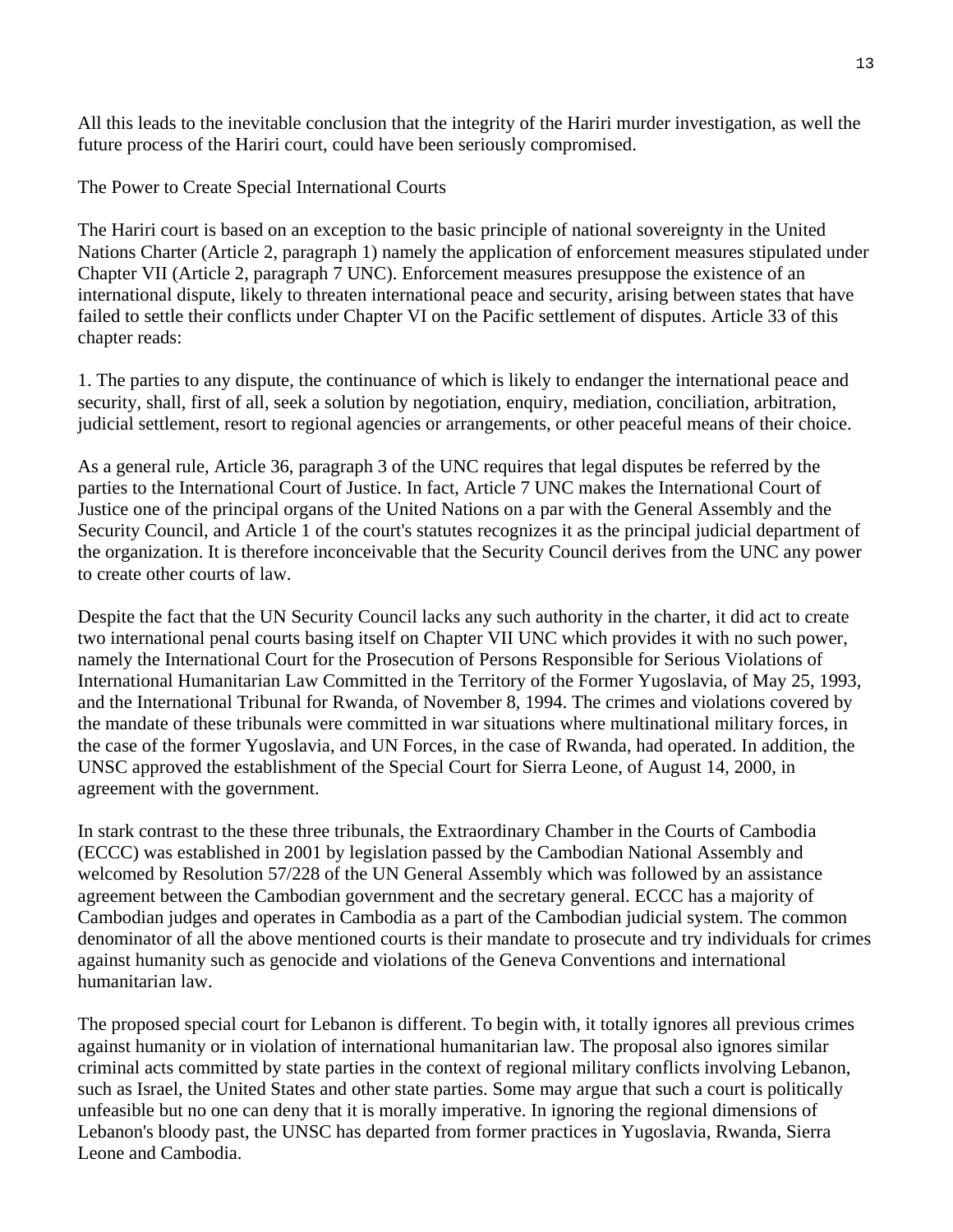Moreover, the legal basis for the court, UNSC Resolution 1757 of May 30, 2007, has an inherent contradiction when "reiterating its call for the strict respect" for the sovereignty and political independence of the Republic of Lebanon under "the sole and exclusive authority" of its government, but at the same time deciding that the provisions of the agreement said to have been entered into between the government of Lebanon and the secretary general "shall come into effect."Article 52 LC requires the prior approval of parliament for the ratification of such agreements.

Furthermore, the power to enter such agreements and to ratify the same, after the authority of parliament is obtained where required, is vested exclusively with the president. The prime minister, though entitled by the constitution to speak for the Council of Ministers and its policy domestically, is not authorized by the constitution to represent the state, the Republic of Lebanon, either domestically or internationally.

Decreeing into force a draft of an agreement that has not been duly executed or duly ratified by the Republic of Lebanon in accordance with its constitutional process is, unquestionably, outside the powers of the Security Council. By accepting to force the tribunal through, the Council has unwittingly engaged in the domestic game of one-time exceptions, on the assumption that justice cannot not be done within a strictly Lebanese judicial environment.

#### Conclusion

The Security Council should not function in violation of UNC or the constitutions and internal legal systems of UN members with the impunity that is so characteristic of Middle Eastern politics. It is undeniable that something is grossly wrong with the judiciary in Lebanon, as this article has documented.

It is the duty of the Lebanese government to introduce such comprehensive reforms to the judicial system as may be reasonably necessary, possibly with the support of the United Nations. It is even understandable to provisionally borrow foreign judges, like the old "Mixed Courts" of pre-independence Lebanon did, in a possible imitation of the example of Cambodia, a country with a legal tradition largely similar to Lebanon's.

However, it is morally wrong to single out one murder case for a quasi international tribunal that would cost more that the entire Lebanese court system combined. While the author fully supports universal jurisdiction, he strongly believes that such jurisdiction should supplement, and not replace, domestic jurisdiction.

What is urgently needed to support the credibility of the United Nations, and more particularly the credibility of the Security Council and the office of the secretary general, is to also show prompt serious interest in swiftly achieving three much needed reforms:

First, a sweeping overhaul of Lebanon's justice system, with the utilization of available resources equal or superior to those used or to be used in the independent commission's investigation and the Hariri court itself, with the aim of ending the environment of impunity, immunity, none-accountability and establishing the rule of law.

Second, with strong UNSC support, establishing a potent international human rights court for the Middle East and North Africa with original jurisdiction over violations of human rights, humanitarian law, abuse of power, and denial of justice, which would have the power to hear original complaints, the power to hear appeals from decisions of domestic courts, and the power to order penalties, sanctions and reparations. Sovereign immunity should not be allowed to be pleaded as a defence in such a court.